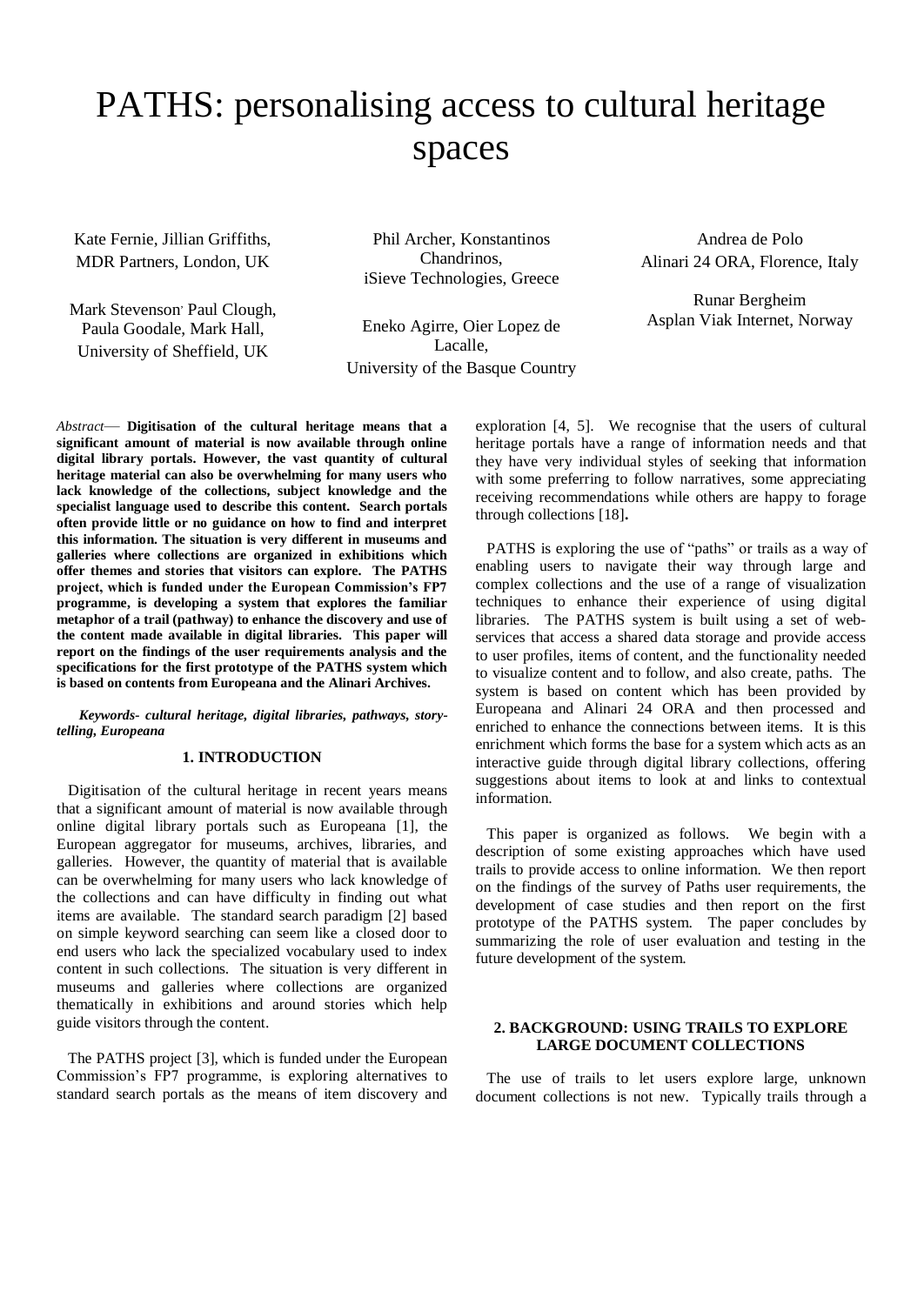collection are implemented to introduce users to an unfamiliar subject as a step-by-step guided tour where a sequence of content is presented with explanatory text. Walden's Paths [6, 7] pioneered the idea of providing users with manually created paths through a collection (in this case the collection is the web). Webwatcher is another example, a system for automatically generating routes through web content [8].

Trailmeme [9] is a 'content curation' system developed by the Xerox Corporation as 'a way to tell stories with Web content'. Users create trails by collecting a series of web pages, creating a node for each page with added descriptions and tags which are then linked together to form the trail. Users 'walk' trails using the trail map which is relatively straightforward for simple linear trails but more complex when nodes have multiple options. This complexity is in the hands of the trail creator - it requires some skill to create a map style trail where the user can follow all of the nodes easily. There are currently more than 750 trails in Tralimeme, ranging from history and science lessons, to news, business, technology, travel guides, health and popular culture.

Typically such trails are linear in form, with the selected objects or hyperlinks being viewed sequentially to present a narrative created by subject 'experts' for consumption by others. With only a limited degree of interactivity, online trails represent a relatively passive experience for the end user.

Unlike Walden's Paths and Trailmeme which are based on the Web, PATHS is designed to work with digital library collections, with built-in search, browse and explore functionality that will enable the user to find high quality content that is normally hidden from search engine results.

PATHS aims to offer users a more interactive experience using the pathway as a starting point for exploration of the items in a collection. To overcome the difficulty that users face in exploring the unknown contents of these very large collections the project began with the proposition of using state-of-the-art techniques in information access, language processing and personalization within a user centred design approach.

# **3. FINDING OUT ABOUT PATHS USERS**

It was important to the project to begin by defining the target user groups for the PATHS system and then find out about their requirements [10]. We decided to focus on expert and non-expert users in the cultural heritage, education and general leisure domains (e.g. tourism and local history domains) and then set out to develop profiles of their information behaviour characteristics and to build up a detailed understanding of the context in which they might create and use paths, and the processes they would use to do so.

A mixture of methods was used to gather information about potential users of the PATHS system and their requirements including:

- Desk research
- An online questionnaire which was distributed to cultural heritage, educational, professional users and general users
- Face-to-face interviews with expert users in the UK, Italy and Spain
- Workshop involving students and general users
- Workshop with professional users
- A remote path creation exercise involving project partners

The desk research confirmed that the 'pathway' metaphor is not new to the cultural heritage but also confirmed that most existing examples of paths have typically been created by experts for others to use, often in an educational setting. The users who completed our online survey reported a high level of confidence in their ability to search the internet and use of a broad range of sources. Overall the results of our survey suggest the potential for greater numbers of users to make use of path creation tools for a range of purposes and to share these with others for a range of purposes such as storytelling.

Detailed analysis of the results of the user requirements gathering allowed us to develop a conceptual model of how users interact with paths in five core behaviours from: developing a *Concept*; *Collecting* relevant materials; *Creating* a path; *Communicating* about the path and its content; and *Consuming* paths created by other users.



### **Figure 1 Conceptual Model of User Interactions with Paths**

Four generic user profiles were identified from the interview data:

- Path creator (expert)
- Path creator (non-expert)
- Path facilitator
- Path consumer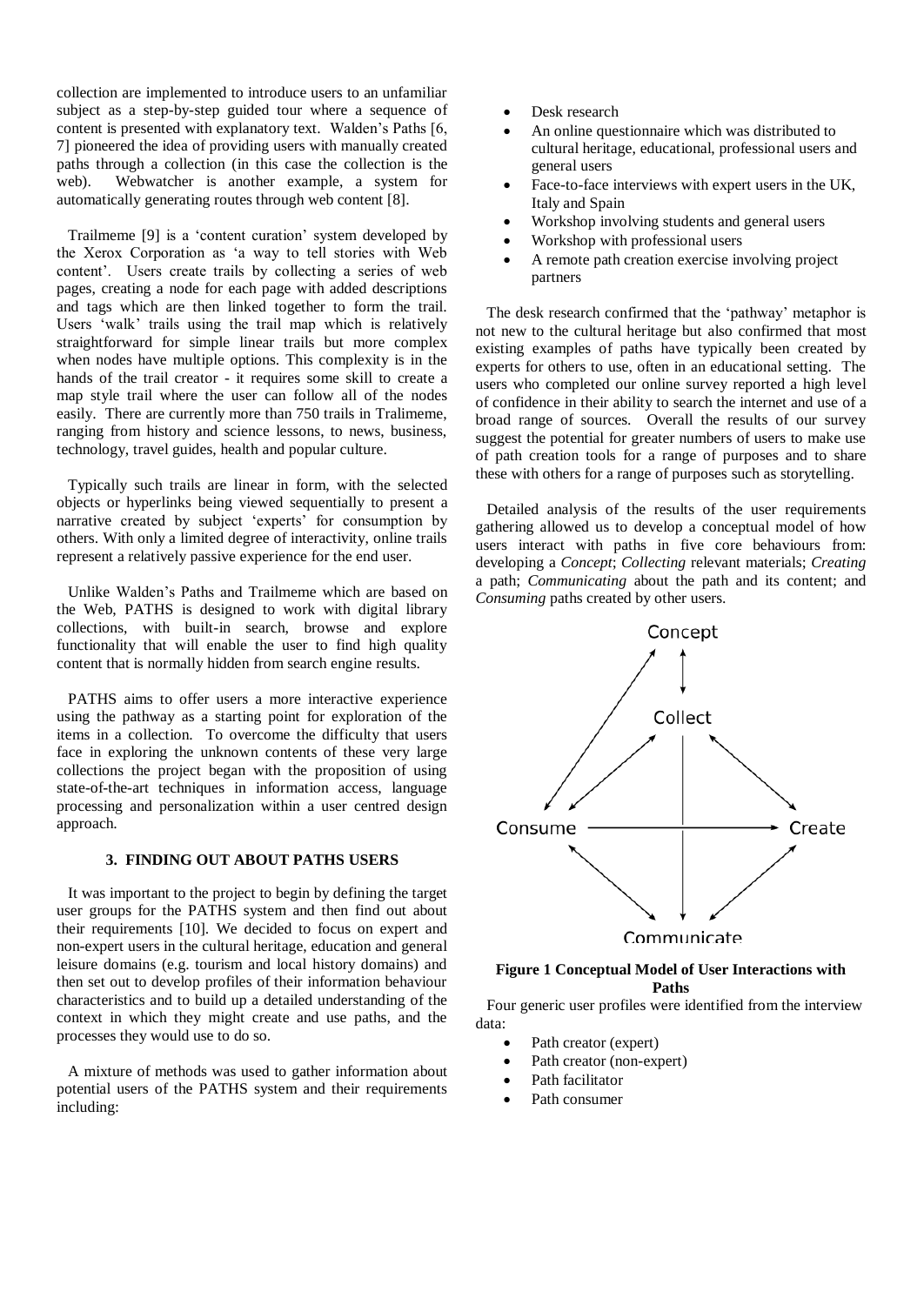These generic profiles were used to consider how different users interact with the conceptual model and with their requirements from the PATHS system. For example, an expert path creator is likely to begin with a concept, move on to collecting materials and creating the path while a nonexpert path creator might begin by consuming an existing path and then move to collecting materials.



### **Figure 2: User interactions around the conceptual Model**

# 4. CASE STUDIES

Having modeled different types of possible interaction with PATHS we created a series of concrete use cases. For example, one use case envisaged a curator from the Bletchley Park museum in the UK with excellent knowledge of the history of the site during the Second World War and the collections setting out to create a new online exhibition.

- The curator starts with a concept or theme, in this case an aspect of the Bletchley Park story;
- Carries out background research on the theme, consulting for example published articles, collection catalogues and other reference materials.
- Identifies sub-themes (related concepts), for example code-breaking, wartime life, early computing etc.
- Collects items from the collections to illustrate these concepts, for example photographs, documents, recordings, videos, maps etc.
- Identifies relevant items from external collections
- Writes or edits descriptions of items in the collection
- Prepare materials, for example introductions to the subthemes
- Creates pathways and designs end-user interactions, for example encouraging users to:
	- o Stray off the path and explore concepts further
	- o Add comments
- o Upload personal content, e.g. photographs or stories about themselves when they worked at Bletchley Park
- Communicate about the existence of the pathway to end users, for example by:
	- o Adding a start point to the pathway on the home page of the organization's website
	- o Publishing a news story and sharing the news through social networking sites
- End-users consume the pathway, for example by reading stories, following the links, sharing comments, exchanging news etc.

The Bletchley Park Case study is an example of a path being created by an expert for non-expert end-users to use (see figure 2). Another case study envisaged a pathway being created by a non-expert user with an interest and enthusiasm in the local history of their area. In this case study the enthusiast begins by finding interesting content, reads about it and then begins to discover interesting connections or themes which are later organized into a Pathway. In this case study the pathway is shared with the members of a local history society and fellow students who are invited to comment – and add to – the Pathway that has been created.

We envisaged another case study of a Pathway used in a mobile application by a tourist to explore Roman London, and taking in a visit to the Museum of London.

The use cases that were envisaged flowed directly from the research done into user profiles and cognitive styles during the project, which included group Path-creation exercises. For example, one group focused on the use case of a primary teacher preparing to pathway for a class to explore the theme of war-time Britain. This group focused on children's experiences of the war-time and identified a set of items that could be used to build a narrative including music, ration books, posters and other documents



**Figure 3: Designing narrative pathways**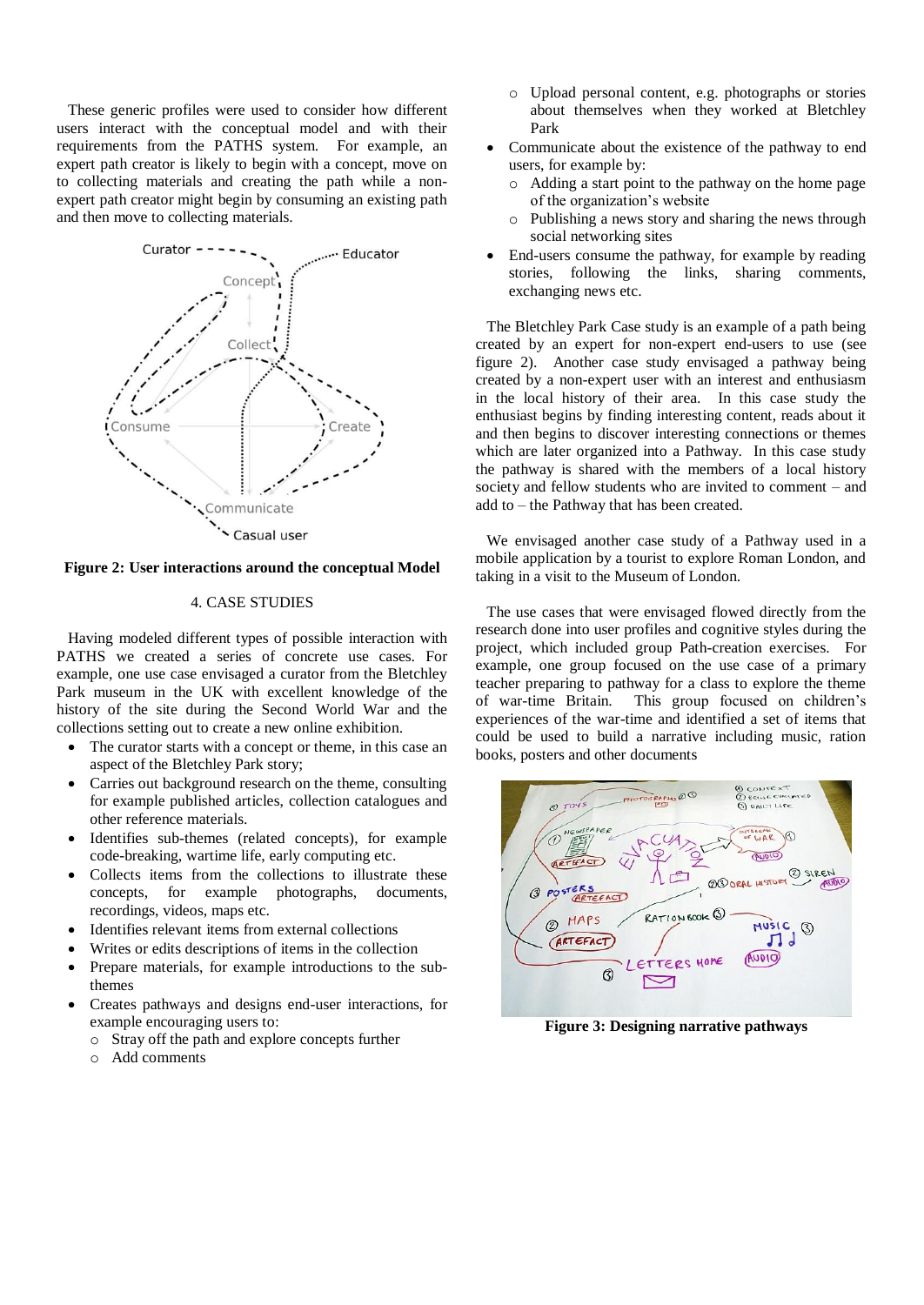

**Figure 4: Pathways through a collection**

The Case Studies and group workshops helped to confirm both requirements that were easily foreseen (such as being able to search a collection) and helped to identify requirements that were either unforeseen or which users placed much greater importance than anticipated. For example, users were very vocal in their support for everyone to be able to contribute their own knowledge even if they were consuming someone else's Path. The desire to share Paths with others – friends, students, colleagues, visitors – was clear and a recognised trend in cultural heritage systems [11]. Users expressed a clear requirement to be able to clone existing Paths and re-use them to create something new.

# 5. FROM USER REQUIREMENTS TO FUNCTIONAL SPECIFICATIONS

The needs and requirements that were expressed by users through the research were listed in a project deliverable and assigned a priority level in the style of RFC2119 keywords MUST, SHOULD and MAY [10, 12]. However, there are further requirements that need to be met in order to realise the platform as a whole, such as managing user accounts. PATHS is also proposing innovations that users have not necessarily asked for directly. As Henry Ford famously said, "If I'd asked customers what they wanted, they would have said 'a faster horse." Ford offered them the motor car.

All of the requirements that were identified during the course of our user research were analyzed in order to prepare the functional specification for the first prototype of the PATHS platform was defined. In defining the specification we took into consideration the need to:

- 1. Provide a core system which could be evaluated by users to inform the design of a second prototype;
- 2. Build a system architecture that can be extended in the second prototype and in future applications;

3. Integrate the sample data collections provided to the project by Europeana and Alinari 24 ORA;

To address the known problem that users face when looking at unknown collections for the first time, and to accommodate users' different cognitive styles and preferences in seeking information, the PATHS prototype includes a variety of visualisation techniques as well as the Paths creating and following functionality [13]. The visualisation techniques are designed to provide the user with an overview over the collection and to improve access, for example by grouping like items together [14, 15, 16].

#### 6. THE PATHS PROTOTYPE SYSTEM

The first PATHS prototype system is based on two collections of data, one provided by Alinari 24 ORA and the other provided by Europeana. This data has been processed and enriched using language processing techniques to extend the indexing provided in the original metadata, generate links between items in the collection based on similarity, and also to create links between items and external contextual materials such as pages in Wikipedia [17]. The enriched data produced by these techniques forms the basis for the PATHS prototype and increases the potential for navigation and visualization of the collection.

In the first PATHS prototype, our aim has been to demonstrate a collection discovery environment that combines the best aspects of following a narrative Pathway and visualisation techniques in an integrated system. Our idea is to offer users both options and ways to assist non-expert users or other novices in making the transition from being a passive consumer of existing Paths, to exploring and creating Paths for others to enjoy, and to cater for different user preferences in terms of the way in which users like to consult digital libraries.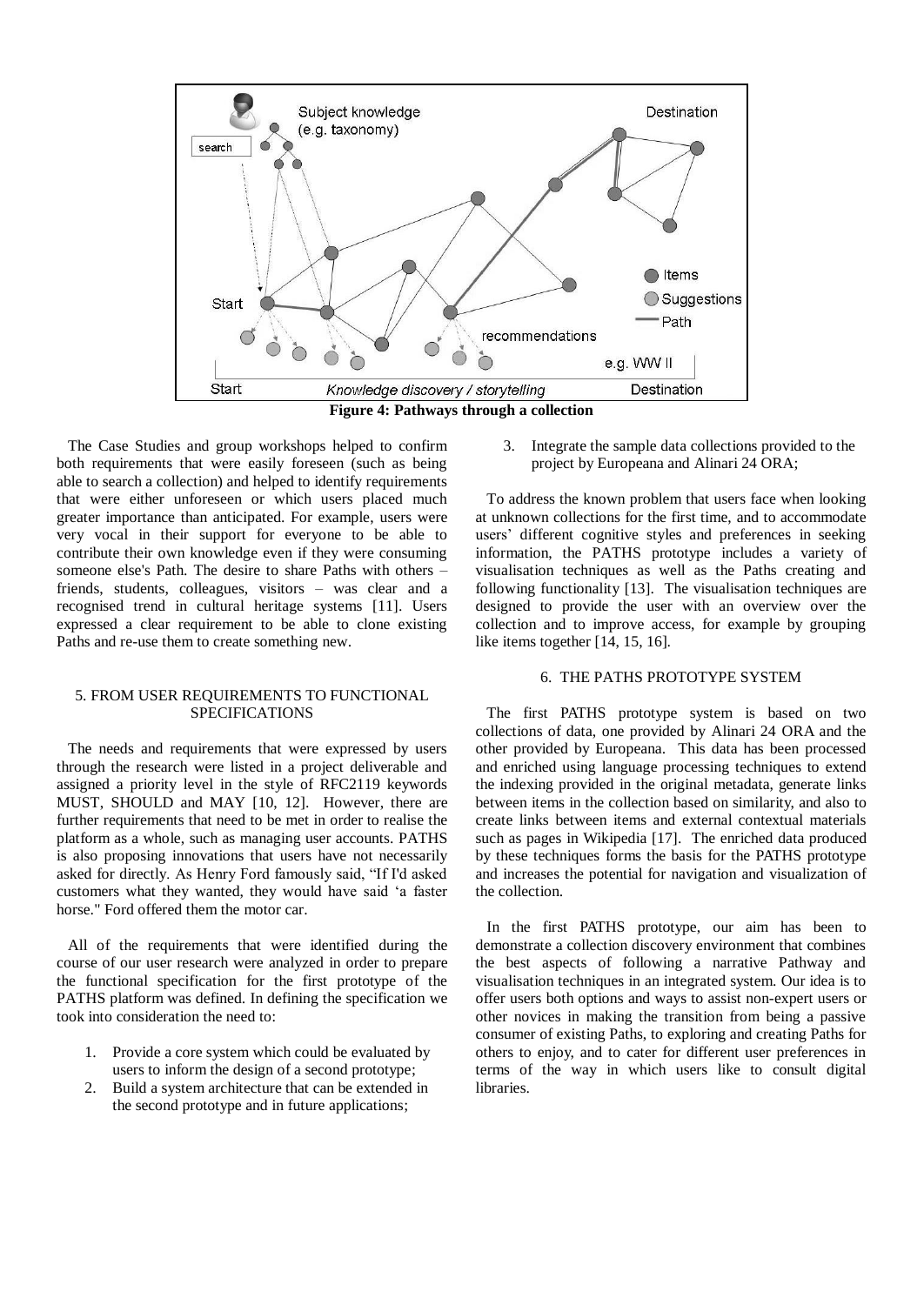The user interface has 3 main areas:

- SEARCH Searching is one of the core functions of the PATHS system and is designed to support discovery of items with the collection and Paths. Users can start a search by a simple keyword or by using the facets provided.
- EXPLORE this area is designed to enable users to explore the document space using strategies intended to suit different cognitive styles. For example, a thesaurus is offered for users with a preference for text; illustrated topics for users who prefer images, and topic maps for users who like to have an overview of the whole documents space.
- PATHS this area provides access to existing Pathways (or narratives) that have been published by users and also provides access to Path creation tools. Users can follow a Path from the beginning or jump to a node and discover ancillary materials along the way by following recommendations and links.

# *6.1 Creating and Using Paths*

Figure 5 below shows an example of a Path based on content from the Alinari collection. The Path consists of a linear sequence of items taken from the collection used by the author to create a narrative (in this case about mountains). Each item in the Path is displayed in a 'node component', which includes the original metadata plus annotations and recommendations – links to similar items, contextual materials and subject keywords. User can follow a Path from the beginning in a linear fashion (in classic storytelling mode).



**Figure 5: The path-following interface showing of an item**  with narrative (1), navigation tools (2), social features (3), **and starting points for exploration (4).**

The feedback that we received during the requirements gathering exercise indicated that users would like flexibility. For this reason the PATHS system is designed to allow users to join a Path in the middle (each node is separately

discoverable in the search interface), to navigate forwards or backwards and diverge from the Path to look at similar items and explore a subject in more depth.

The Path creation functionality provided in the system is designed to enable authors to create virtual exhibitions or to narrate stories about items in the collections. Any kind of story or narrative can be created using the interface providing that the content is available in the collection and the inspiration of the author. For the moment the prototype system is based on contents provided by Europeana and Alinari 24 ORA, these include thumbnail images but it would be possible to embed other types of preview (such as sound files or video clips) in the node component in the future.

#### *6.2 Exploring the collection*

The Paths component of the system is complemented by functionality which is designed to encourage exploration (see figure 6) such as standard vocabularies, visual representations of hierarchical topic structures and keyword clouds.



**Figure 6: Exploration interface showing standard vocabularies (1), visual topics (2), keyword clouds (3).**

The different methods which are offered to enable users to explore the collections are designed to appeal to users with different information seeking preferences – with some taking images as the starting point for exploration, others preferring text. Each of the starting point leads to search results which can be mined in a variety of ways.

Users have a workspace and, as they follow Pathways or explore the collection they can save items, which can later be used to form a Path. Once a Path has been published it can be shared with friends, colleagues or with everybody. PATHS is following the trend in cultural heritage systems to encourage interaction [11] by allowing users to share, tag and comment on content and Paths as they use the collection.